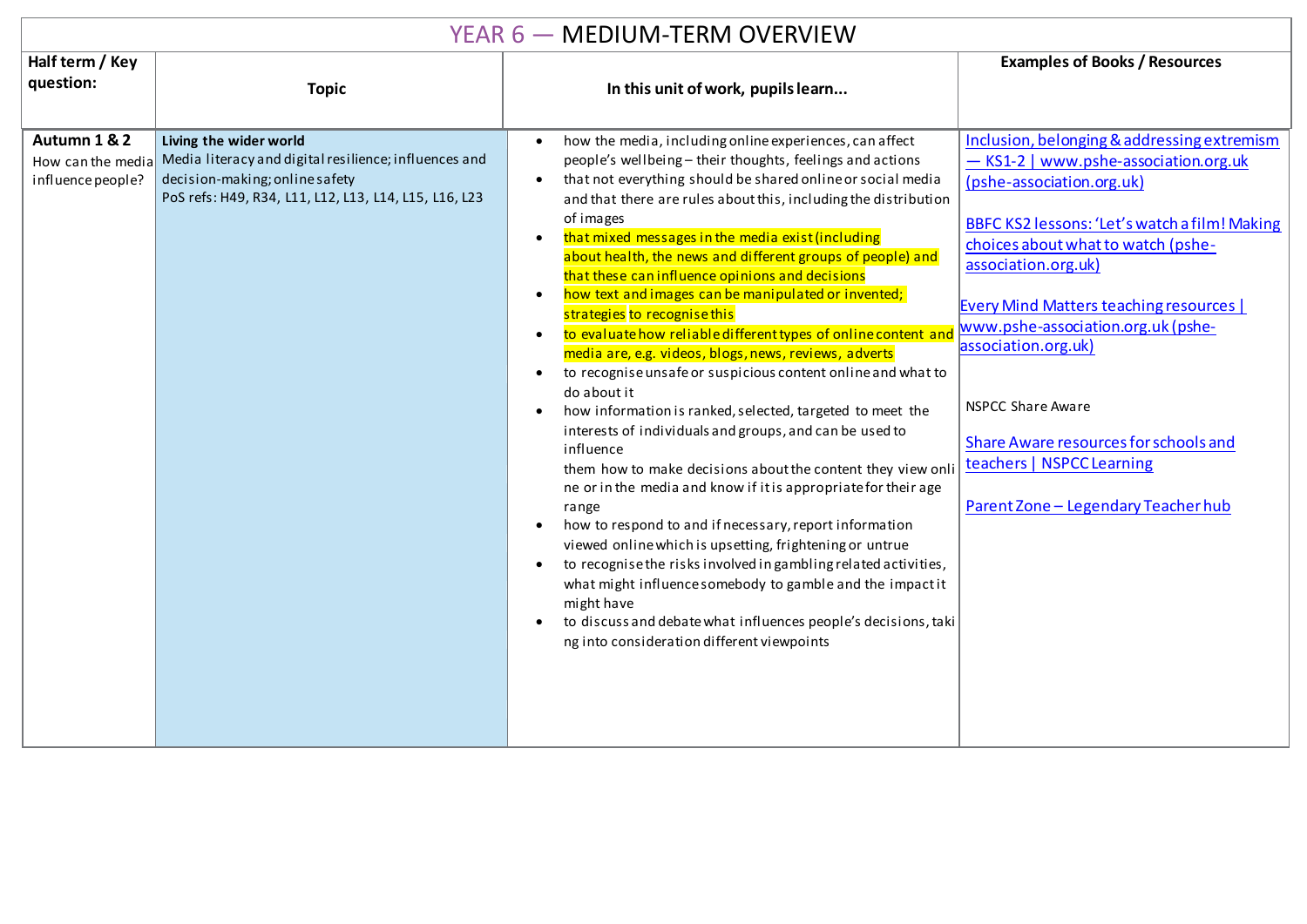| Spring 1<br>& 2<br><del>How can we</del> | <b>Health and wellbeing</b><br>Looking after ourselves; growing up;<br>becoming independent; taking more responsibility | how positive friendships and being involved in activities<br>such as clubs and community groups support wellbeing<br>how to make choices that support a healthy, balanced lifestyle<br>$\bullet$                                                                                                                                                                                                                                                                                                                                                                                                                                                                                                                                                                                                                                                                                                                                                                                                                                    | Mental health and emotional wellbeing<br>lesson plans   www.pshe-<br>association.org.uk (pshe-                                                                                                                                                                                                                                                                                                                                                                                                                                                                                                                  |
|------------------------------------------|-------------------------------------------------------------------------------------------------------------------------|-------------------------------------------------------------------------------------------------------------------------------------------------------------------------------------------------------------------------------------------------------------------------------------------------------------------------------------------------------------------------------------------------------------------------------------------------------------------------------------------------------------------------------------------------------------------------------------------------------------------------------------------------------------------------------------------------------------------------------------------------------------------------------------------------------------------------------------------------------------------------------------------------------------------------------------------------------------------------------------------------------------------------------------|-----------------------------------------------------------------------------------------------------------------------------------------------------------------------------------------------------------------------------------------------------------------------------------------------------------------------------------------------------------------------------------------------------------------------------------------------------------------------------------------------------------------------------------------------------------------------------------------------------------------|
| keep healthy as<br>we grow?              | PoS refs: H1, H2, H3, H4, H5, H6, H7,<br>H8, H11, H12, H13, H14, H15, H16,<br>H21, H22, H40, H46, R10                   | including:<br>» how to plan a healthy meal<br>$\frac{1}{2}$ how to maintain good dental health, including oral hygiene, food and<br>drink choices<br>$\triangleright$ how and why to balance time spent online with other<br>that habits can be healthy or unhealthy; strategies to help<br>change or break an unhealthy habit or take up a new healthy<br>one<br>how legal and illegal drugs (legal and illegal) can affect health<br>and how to manage situations involving them<br>how to recognise early signs of physical or mental ill-health and<br>$\bullet$<br>what to do about this, including whom to speak to in and outside<br>school<br>that health problems, including mental health problems, can<br>build up if they are not recognised, managed, or if help is not<br>sought early on<br>that anyone can experience mental ill-health and to discuss<br>concerns with a trusted adult<br>that mental health difficulties can usually be resolved or<br>$\bullet$<br>managed with the right strategies and support | association.org.uk)<br>Mental health and emotional wellbeing<br>lesson plans   www.pshe-<br>association.org.uk (pshe-<br>association.org.uk)<br>NSPCC making sense of relationships.<br>Making sense of relationships teaching<br>resources   NSPCC Learning<br>Public Health England Rise Above KS2 Social<br>Media<br>Mental wellbeing   Overview   PHE<br><b>School Zone</b><br>Every Mind Matters teaching resources  <br>www.pshe-association.org.uk (pshe-<br>association.org.uk)<br>Sleep<br><b>Every Mind Matters teaching resources  </b><br>www.pshe-association.org.uk (pshe-<br>association.org.uk) |